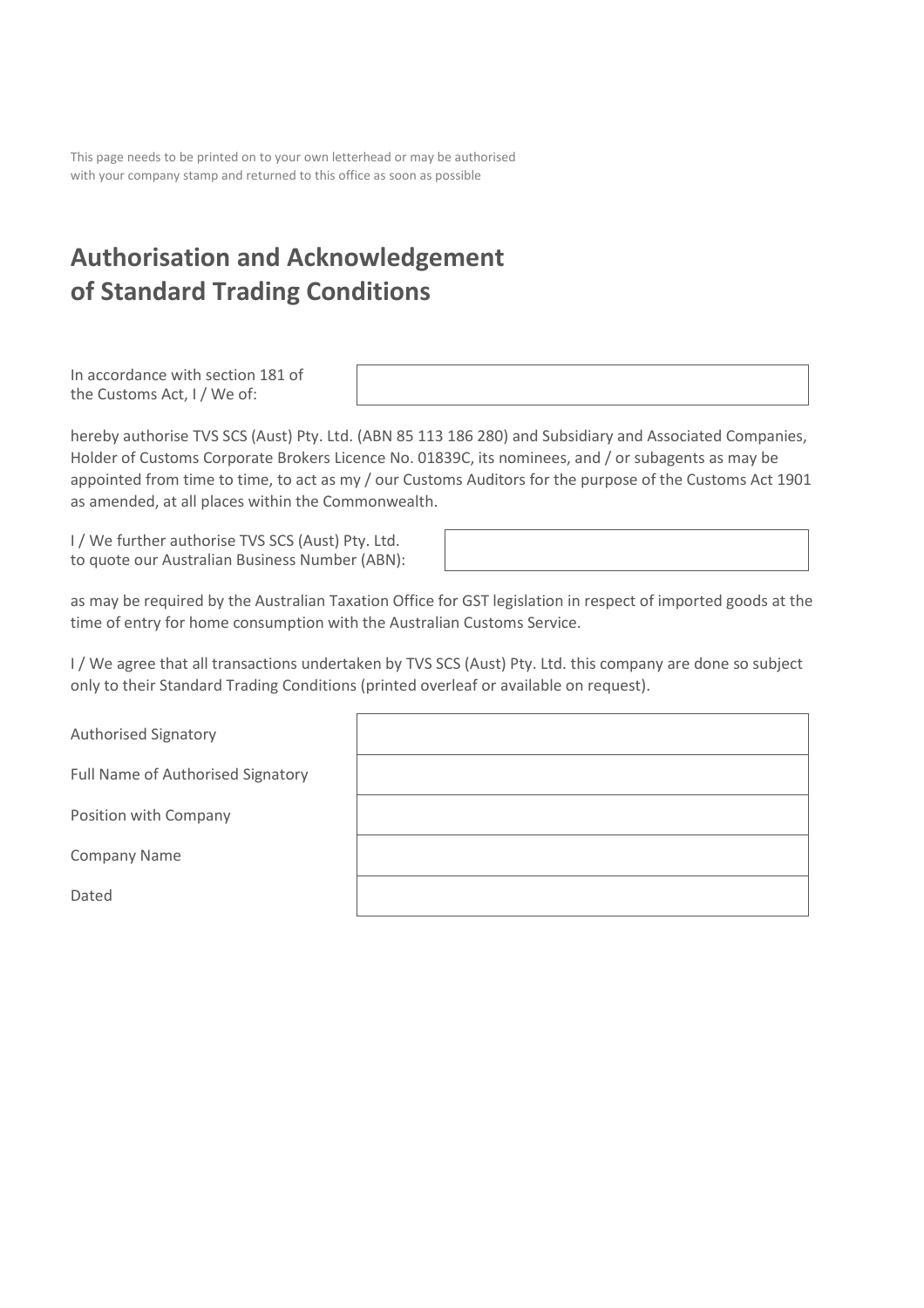# **Standard Trading Conditions (STC) TVS SCS (Aust) Pty. Ltd.** ABN 85 113 186 280

These Standard Trading Conditions ("**Conditions**") apply to the services provided by TVS SCS (Aust) Pty. Ltd. ACN 113 186 280 and any of its affiliates, subsidiares and/or parent companies as notified to the Customer from

1. DENTITIONS<br>In these Conditions, the following terms have the meaning set out in this clause:<br>"Confidential Information" means any information (existing or future) of a confidential nature created by a party or relating

persons or property.<br>"**Fees**" means all fees, charges, brokerages, commissions or allowances charged by TVS SCS for providing the Services and includes fuel surcharges, levies, duties, taxes and any disbursements or other

## "Force Majeure" mea

"**Force Majeure**" means:<br>a) war, hostlities, blockade, insurrection, invasion, act of foreign enemies;<br>b) rebellion, terrorism, sabotage, strikes, revolution, insurrection, military or usurped power, or civil disturbance;

or any other cause whether smilar or dissmilar to any of the causes or categones described above and which is beyond the reasonable control of the party experiencing the event.<br>"GOT" means the goods and services tax levied

constitution of any partnership or person, or death.<br>"Perishable Goods" means any Goods which are subject to waste or deterioration or spoilage over a period of time or through contact with other Goods including, but not l

### 2. COMPANY NOT A COMMON CARRIER

.<br>will not accept any liability as such. TVS SCS reserves the right, at all times and its absolute discretion, to refuse the carriage of any Goods or storage of any Goods or the provision of any other Services.

### 3. INSTRUCTIONS

- a) The role of IVS SCS is to provide Services which facilitate the transportation and shipment of the Goods and includes (without limiting the definition of Services above) all ancillary services such as logistics, storage
- arising out of or in connection with such special instructions
- d) Unless agreed by IVS SCS in writing, IVS SCS shall not be obliged to make any declaration for the purposes of any statute, convention or contract as to the nature or value of any Goods or as to any special interest in d

- 
- **4. EES AND PAYMENT**<br>a) TVS SCS is entitled to be paid all fress, charges, brokerages, commissions and allowances customarily paid to freight forwarders, customs brokers and shipping agents.<br>b) Unless otherwise agreed by T
	-
	- involce, failing which the Customer is deemed to have accepted the full amount of the involce. "You sucknow that informed the same and charge additional Fees accordingly.<br>(PVS SCS may charge by weight, measurement, volume
	-
	- (i) if there are any changes to rate for freight, warehousing, cartage, insurance, customs duly or any other charges incurred during the course of TVS SCS providing the Services TVS SCS shall have the right to increase its
	-
	-
	-
	-
	- responsible to rensume that such againments will be tendered and I VS SCS within 7 days of the due ate, TVS SCS shall be entitled to charge interest from the date of the breach on all overdue amounts at the rate of 2 per c

### 5. SUB-CONTRACTORS

The Customer authorises TVS SCS to act as agent for the Customer and contract either in its own name or as agent for the Customer with any sub-contractors on any terms for the performance of all or any part of the Services

- 
- 6. METHOD OF CARRIAGE<br>Unless otherwise agreed in writing, TVS SCS shall be entitled to enter into contracts directly, or on the Customer's behalf, without notice to the Customer:<br>a) for the carriage of Goods by any route,
- 
- b) tor the storage, packaging, transhipment, loading, unloading or handling of Goods by any person at any place and for any length of time; and<br>c) for the carriage or storage of goods in containers or with other Goods of w

### 7. STORAGE OF GOODS

.<br>And delivery, or in exercising any Company lien under clause 11, the Goods may be warehoused or otherwise held at any place at the sole discretion of TVS SCS and at the Customer's risk and expense.

- 8. DANGEROUS GOODS, PERSIMBLE GOODS AND OTHER GOODS AND THE SOLUTION OF SUCSIDE TO THE SOLUTION OF SUCSIDE AND THE SOLUTION OF SUCSIDE AND THE SOLUTION OF SUCSIDE AND THE SOLUTION OF SUCSIDE TO THE SOLUTION OF SUCSIDE AND
- 
- penalties, claims, damages, costs and expenses arising out of or in connection with such Goods.

## 9. INSURANCE

TVS SCS shall not arrange insurance of any kind, except upon the express instructions given in writing by the Customer and the provision of a written declaration as to the value of the Goods. All insurances arranged are as

### 10. CONTAINERS

- a) The Customer warrants that it will use its best endeavours to return or procure the return of any containers used by TVS SCS in connection with the Services in a timely fashion and prior to any demurrage or detention ch
- 
- 
- any damage caused to any containers; or (iii) the loss of any containers.

### 11. LIEN

**ack**<br>n addition to TVS SCS's rights under the *Warehouseman's Lien Act* 1958 (Vic) or any other applicable legislation, TVS SCS shall have and the Customer hereby grants a special and general lien over all or any Goods an expenses, treight, demurrage, detention charges, duty, fines, penalties, salvage and any other amounts owing by the Customer to TVS SCS or TVS SCS's principals, servants, agents or sub-contractors. TVS SCS shall have the r basis, including advertising, auctioneer's fees and legal fees.

**12. PPSA**<br>  $\frac{1}{2}$  The Custom a) The Customer acknowledges that from the time TVS SCS, or its servants or agents, receive the Goods into its custody, the Goods and all of the Customer's present and future rights in relation to the Goods and any documen

### **TVS SCS (Aust) Pty. Ltd.**

2 Northern Avenue, Moorabbin Airport VIC 3194 Australia **T** +61 3 8558 8338 | **E** infoau.gfs@tvsscs.com | **W** tvsscs.com



# Collaborate, Innovate, Accelerate,